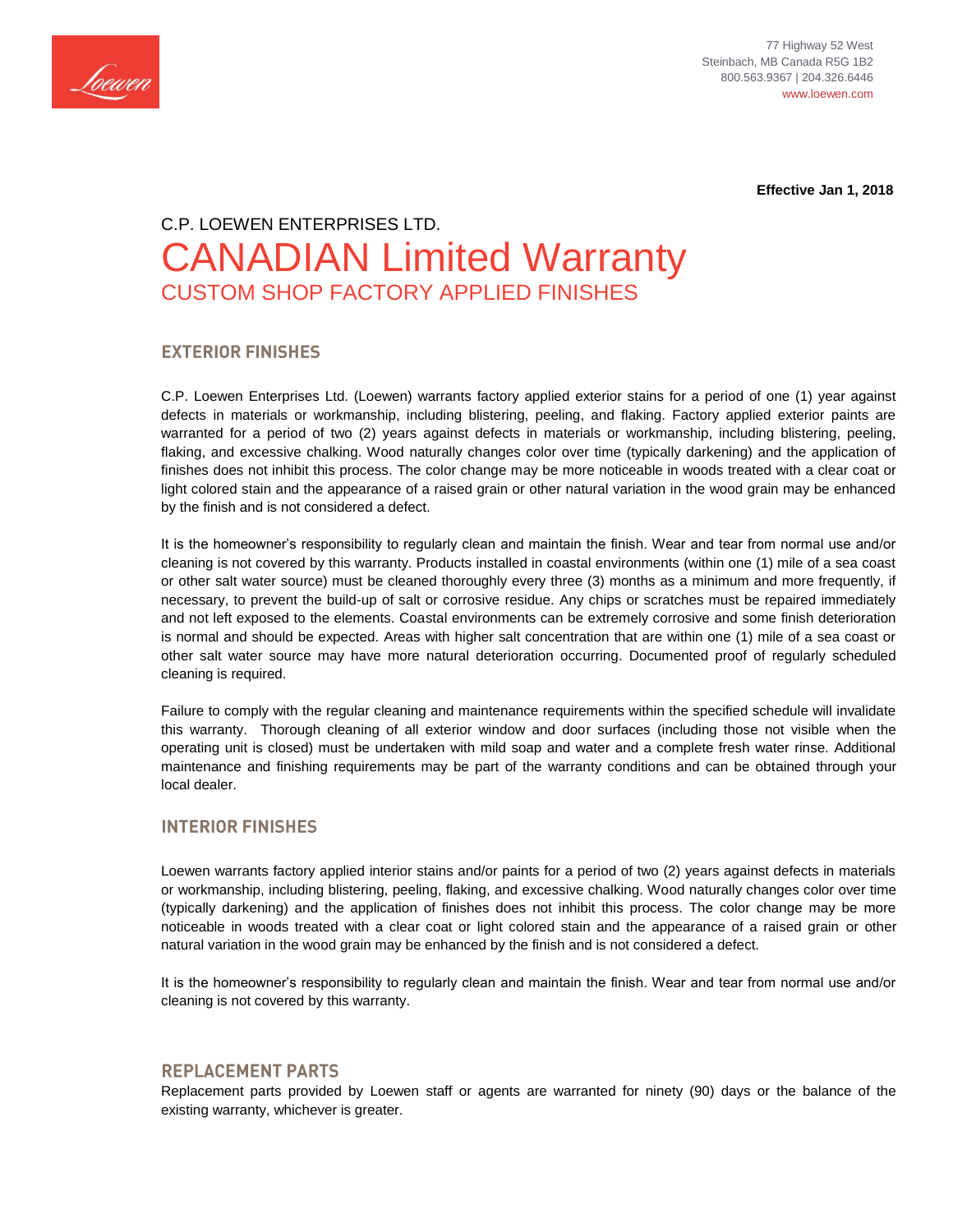

#### **WARRANTY LIMITATIONS**

See Custom Shop Limited Warranty for limitations

Product and components of current design may be substituted for the original product purchased. Texture and color variation, nail holes, and fastener marks are not considered defects. Labor is not covered by warranty and will be at the expense of the customer.

All warranty categories are non-prorated except as listed.

This limited warranty supersedes all previous versions and notifications, is not transferable, and applies to product purchased and installed in Canada. The warrantor is C.P. Loewen Enterprises Ltd.

# **EXCLUSIONS**

.

This limited warranty excludes coverage for damage to Manufacturer's units or non-Manufacturer components and materials as a result of the failure of components covered by the warranty.

This warranty does not cover:

- Touch-up Paint.
- Factory applied primer. Factory applied primer is meant to assist in the adhesion of a field applied finish top coat and is not meant to provide protection in an unfinished state over an extended period of time. It is required that the exterior must be painted within 14 days of installation with a high quality finish coat.
- Minute paint fracturing which may occur in proper fabrication of building parts.
- Scratches, abrasions, or other damage caused by improper handling or cleaning.
- Costs for installation, loss of time, inconvenience, delays in construction, or late delivery.
- Normal wear or discoloration of finishes, including tarnishing; and condensation or frost on exposed surfaces of the insulating glass unit, either on the inside or on the outside of the house resulting from excessive humidity.
- Damage due to direct heat or flame.
- Damage from accident, improper handling, alteration or misuse.
- Damage occurring in transit after leaving the Manufacturer's plant or truck.
- Damage occurring in the customer's storage facility, on site prior to or during construction, through vandalism, theft, or from any other cause beyond Manufacturer's control.
- Damage to products resulting from improper storage.
- Installation in structures lacking adequate moisture drainage or moisture management including units installed without flashing and units with Exterior Insulation and Finish Systems ("EIFS") without proper drainage systems.
- Deficiencies in construction, building design and maintenance.
- Damage resulting from exposure to extreme weather, excessive humidity or excessive dryness.
- Damage while in an unfinished or unprotected state (may include distortion or splitting of wood components).
- Use of brick wash, chemical solvents or other inappropriate cleaners.
- Acts of God, nature, war, or terrorism.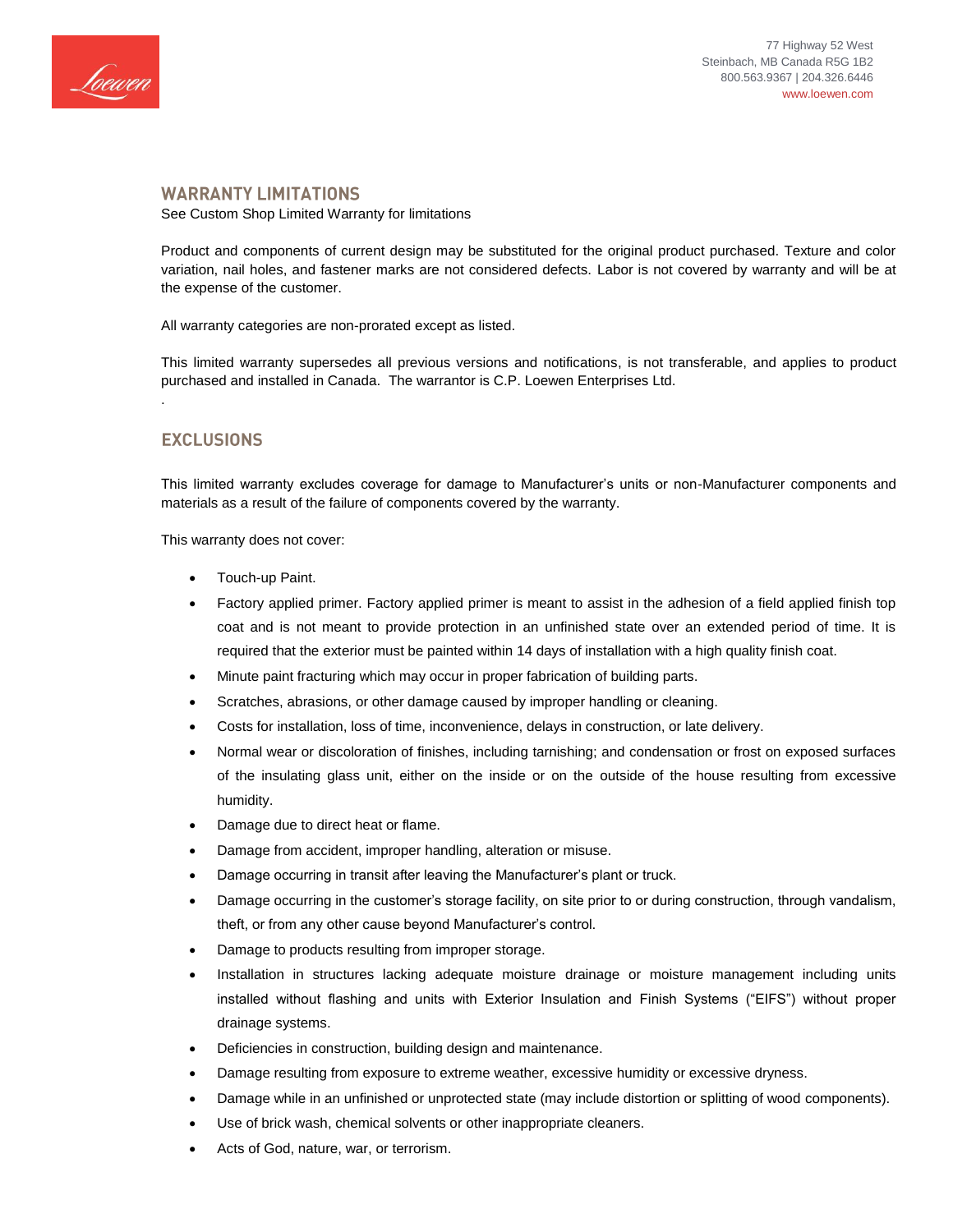

- Modifications and alterations to product and/or repair or service of the product by anyone other than manufacturer.
- Any use of the product other than for which it was intended.
- Products installed in or near pools, saunas, hot tubs, or other high-humidity environments
- Variations in wood color, texture, pattern and/or grain. These are natural characteristics of wood and are not considered defects.
- Unfinished windows and doors not sealed on all sides with fourteen (14) days of delivery.

Defects shall be defined by any characteristic, flaw, failure, weakness, imperfection, or error, determined by Manufacturer to be defective in material or workmanship, under normal use.

Minimal flexing of door panels or door warpage is considered a defect when the deflection exceeds 8 mm (5/16"), providing the door is manufactured with standard multi-point lock and hinge preparation. Minute fracturing of paint finishes is not considered a defect and is excluded from coverage. For doors over 84″ in height, a multipoint is required and the warpage is limited to any 84" portion of the door. Warpage will be measured by placing a straight edge or a taut line on the concave face of the door and determining the maximum distance from the straight edge or line to the door face. The door must be properly hung and finished with all surfaces being sealed and cannot be the result of an improperly installed door jamb or a wall out of plumb. Multi-point locks must be activated and used at all times.

### **WARRANTY CONDITIONS**

THE LIMITED WARRANTY SET FORTH BY THE MANUFACTURER IN THIS DOCUMENT EFFECTIVE JANUARY 1, 2018 IS THE ONLY EXPRESS WARRANTY APPLICABLE TO THESE PRODUCTS. NO ONE IS AUTHORIZED TO MODIFY OR EXPAND THIS LIMITED WARRANTY. THE ABSOLUTE LIMIT OF LOEWEN'S LIABILITY IS THE PURCHASE PRICE OF THE PRODUCT. THERE IS NO OTHER EXPRESS WARRANTY. ANY IMPLIED WARRANTIES, INCLUDING THOSE OF MERCHANTABILITY AND FITNESS FOR A PARTICULAR PURPOSE, ARE LIMITED TO THE DURATION OF THE EXPRESS WARRANTY PROVIDED HEREIN. THIS LIMITED WARRANTY IS THE EXCLUSIVE REMEDY, AND LIABILITY FOR INCIDENTAL OR CONSEQUENTIAL DAMAGES UNDER ANY AND ALL WARRANTIES IS EXCLUDED TO THE EXTENT PERMITTED BY LAW.

Some states do not allow the exclusion or limitation of incidental or consequential damages or limitations on how long an implied warranty lasts, so the above exclusion or limitation may not apply to you. This warranty gives you specific legal rights, and you may also have other rights, which vary from state to state.

## **RECEIVING PRODUCT**

Upon receipt of product, it is mandatory that an inspection immediately occurs, verifying that the products received are what was ordered. In addition, the product(s) need to be checked for potential freight damage and/or defects.

If the claimed nonconformity is for a warped component, Manufacturer may defer repairing or replacing the product for a period up to twelve (12) months from date of claim or the date when the product was installed, to permit conditioning and equalization to humidity and temperature conditions. This deferred period will not be counted against the warranty period. In obvious cases of uncorrectable warp, the product will be replaced immediately.

If a product is perceived to be defective, Manufacturer must be notified within thirty (30) days of delivery. To make a claim, contact the Manufacturer dealer where the original purchase was made and provide the order number, item number, or other information verifying the date of purchase.